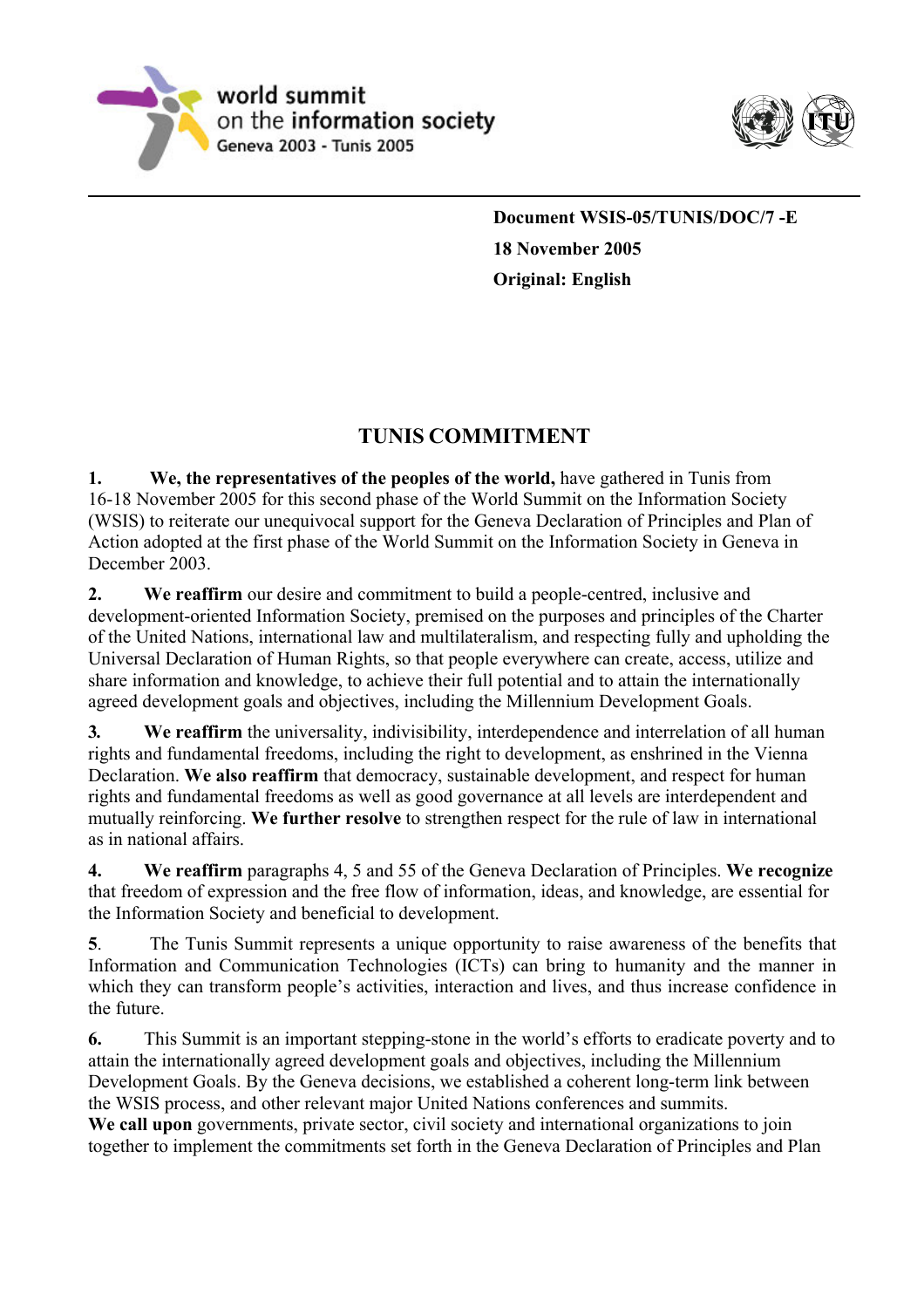of Action. In this context, the outcomes of the recently concluded *2005 World Summit on the review of the implementation of the Millennium Declaration* are of special relevance.

**7. We reaffirm the commitments made in Geneva** and build on them in Tunis by focusing on financial mechanisms for bridging the digital divide, on Internet governance and related issues, as well as on follow-up and implementation of the Geneva and Tunis decisions, as referenced in the Tunis Agenda for the Information Society.

**8.** While reaffirming the important roles and responsibilities of all stakeholders as outlined in paragraph 3 of the Geneva Plan of Action, **we acknowledge** the key role and responsibilities of governments in the WSIS process.

**9. We reaffirm our resolution** in the quest to ensure that everyone can benefit from the opportunities that ICTs can offer, by recalling that governments, as well as private sector, civil society and the United Nations and other international organizations, should work together to: improve access to information and communication infrastructure and technologies as well as to information and knowledge; build capacity; increase confidence and security in the use of ICTs; create an enabling environment at all levels; develop and widen ICT applications; foster and respect cultural diversity; recognize the role of the media; address the ethical dimensions of the Information Society; and encourage international and regional cooperation. **We confirm** that these are the key principles for building an inclusive Information Society, the elaboration of which is found in the Geneva Declaration of Principles.

**10. We recognize** that access to information and sharing and creation of knowledge contributes significantly to strengthening economic, social and cultural development, thus helping all countries to reach the internationally agreed development goals and objectives, including the Millennium Development Goals. This process can be enhanced by removing barriers to universal, ubiquitous, equitable and affordable access to information. **We underline** the importance of removing barriers to bridging the digital divide, particularly those that hinder the full achievement of the economic, social and cultural development of countries and the welfare of their people, in particular, in developing countries.

**11.** Furthermore, ICTs are making it possible for a vastly larger population than at any time in the past to join in sharing and expanding the base of human knowledge, and contributing to its further growth in all spheres of human endeavour as well as its application to education, health and science. ICTs have enormous potential to expand access to quality education, to boost literacy and universal primary education, and to facilitate the learning process itself, thus laying the groundwork for the establishment of a fully inclusive and development-oriented Information Society and knowledge economy which respects cultural and linguistic diversity.

**12**. **We emphasize** that the adoption of ICTs by enterprises plays a fundamental role in economic growth. The growth and productivity enhancing effects of well-implemented investments in ICTs can lead to increased trade and to more and better employment. For this reason, both enterprise development and labour market policies play a fundamental role in the adoption of ICTs. **We invite** governments and the private sector to enhance the capacity of Small, Medium and Micro Enterprises (SMMEs), since they furnish the greatest number of jobs in most economies. **We shall work together**, with all stakeholders, to put in place the necessary policy, legal and regulatory frameworks that foster entrepreneurship, particularly for SMMEs.

**13. We also recognize** that the ICT revolution can have a tremendous positive impact as an instrument of sustainable development. In addition, an appropriate enabling environment at national and international levels could prevent increasing social and economic divisions, and the widening of the gap between rich and poor countries, regions, and individuals—including between men and women.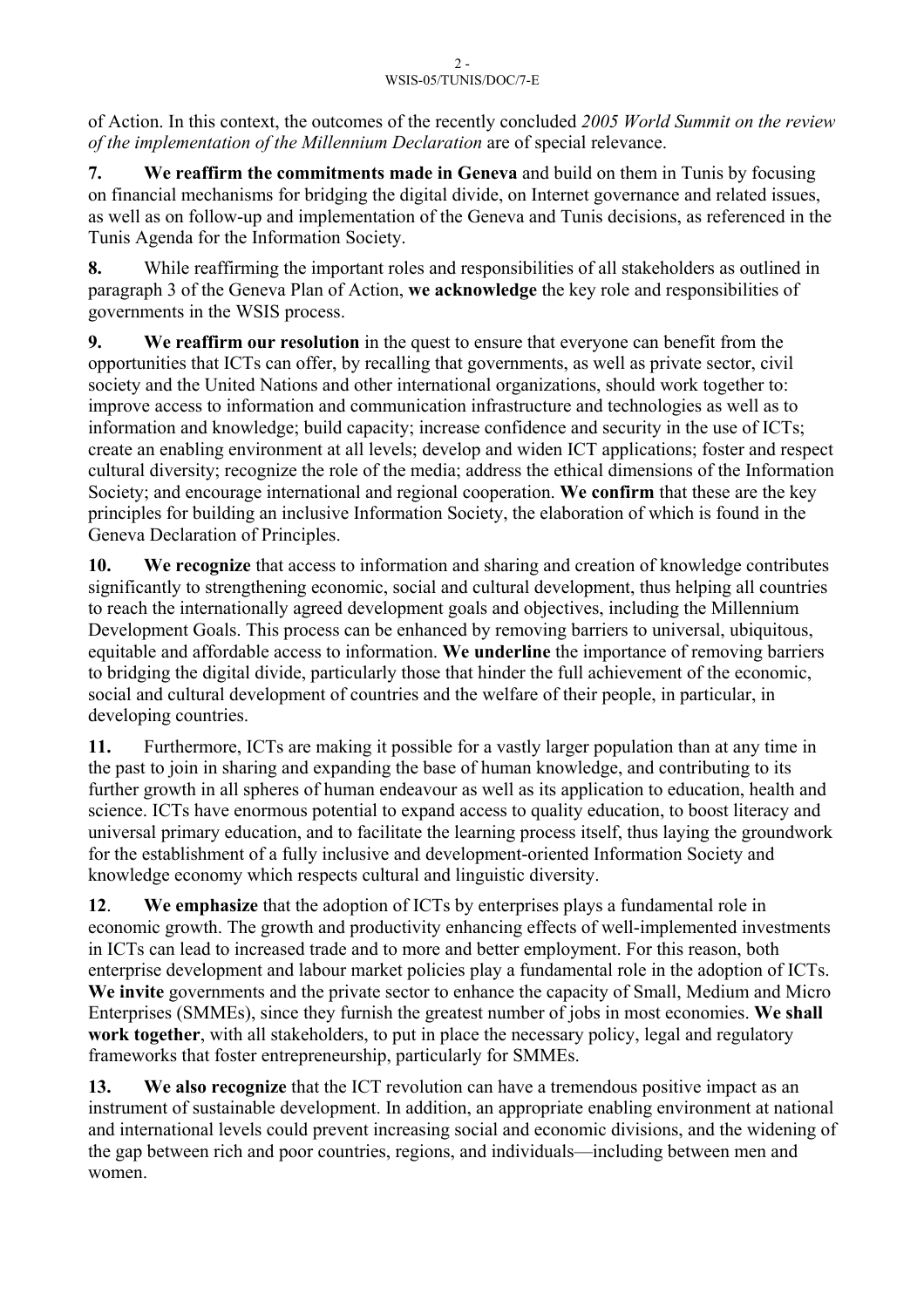**14**. **We also recognize** that in addition to building ICT infrastructure, there should be adequate emphasis on developing human capacity and creating ICT applications and digital content in local language, where appropriate, so as to ensure a comprehensive approach to building a global Information Society.

**15**. Recognizing the principles of universal and non-discriminatory access to ICTs for all nations, the need to take into account the level of social and economic development of each country, and respecting the development-oriented aspects of the Information Society, **we underscore** that ICTs are effective tools to promote peace, security and stability, to enhance democracy, social cohesion, good governance and the rule of law, at national, regional and international levels. ICTs can be used to promote economic growth and enterprise development. Infrastructure development, human capacity building, information security and network security are critical to achieve these goals. **We further recognize** the need to effectively confront challenges and threats resulting from use of ICTs for purposes that are inconsistent with objectives of maintaining international stability and security and may adversely affect the integrity of the infrastructure within States, to the detriment of their security. It is necessary to prevent the abuse of information resources and technologies for criminal and terrorist purposes, while respecting human rights.

**16**. **We further commit ourselves** to evaluate and follow up progress in bridging the digital divide, taking into account different levels of development, so as to reach internationally agreed development goals and objectives, including the Millennium Development Goals, and to assess the effectiveness of investment and international cooperation efforts in building the Information Society.

**17. We urge governments**, using the potential of ICTs, to create public systems of information on laws and regulations, envisaging a wider development of public access points and supporting the broad availability of this information.

**18. We shall strive** unremittingly, therefore, to promote universal, ubiquitous, equitable and affordable access to ICTs, including universal design and assistive technologies, for all people, especially those with disabilities, everywhere, to ensure that the benefits are more evenly distributed between and within societies, and to bridge the digital divide in order to create digital opportunities for all and benefit from the potential offered by ICTs for development.

**19.** The international community should take necessary measures to ensure that all countries of the world have equitable and affordable access to ICTs, so that their benefits in the fields of socioeconomic development and bridging the digital divide are truly inclusive*.* 

**20.** To that end, **we shall pay particular attention** to the special needs of marginalized and vulnerable groups of society including migrants, internally displaced persons and refugees, unemployed and underprivileged people, minorities and nomadic people, older persons and persons with disabilities.

**21.** To that end, **we shall pay special attention** to the particular needs of people of developing countries, countries with economies in transition, Least Developed Countries, Small Island Developing States, Landlocked Developing Countries, Highly Indebted Poor Countries, countries and territories under occupation, and countries recovering from conflict or natural disasters.

**22.** In the evolution of the Information Society, particular attention must be given to the special situation of indigenous peoples, as well as to the preservation of their heritage and their cultural legacy.

**23. We recognize** that a gender divide exists as part of the digital divide in society and **we reaffirm our commitment** to women's empowerment and to a gender equality perspective, so that we can overcome this divide. **We further acknowledge** that the full participation of women in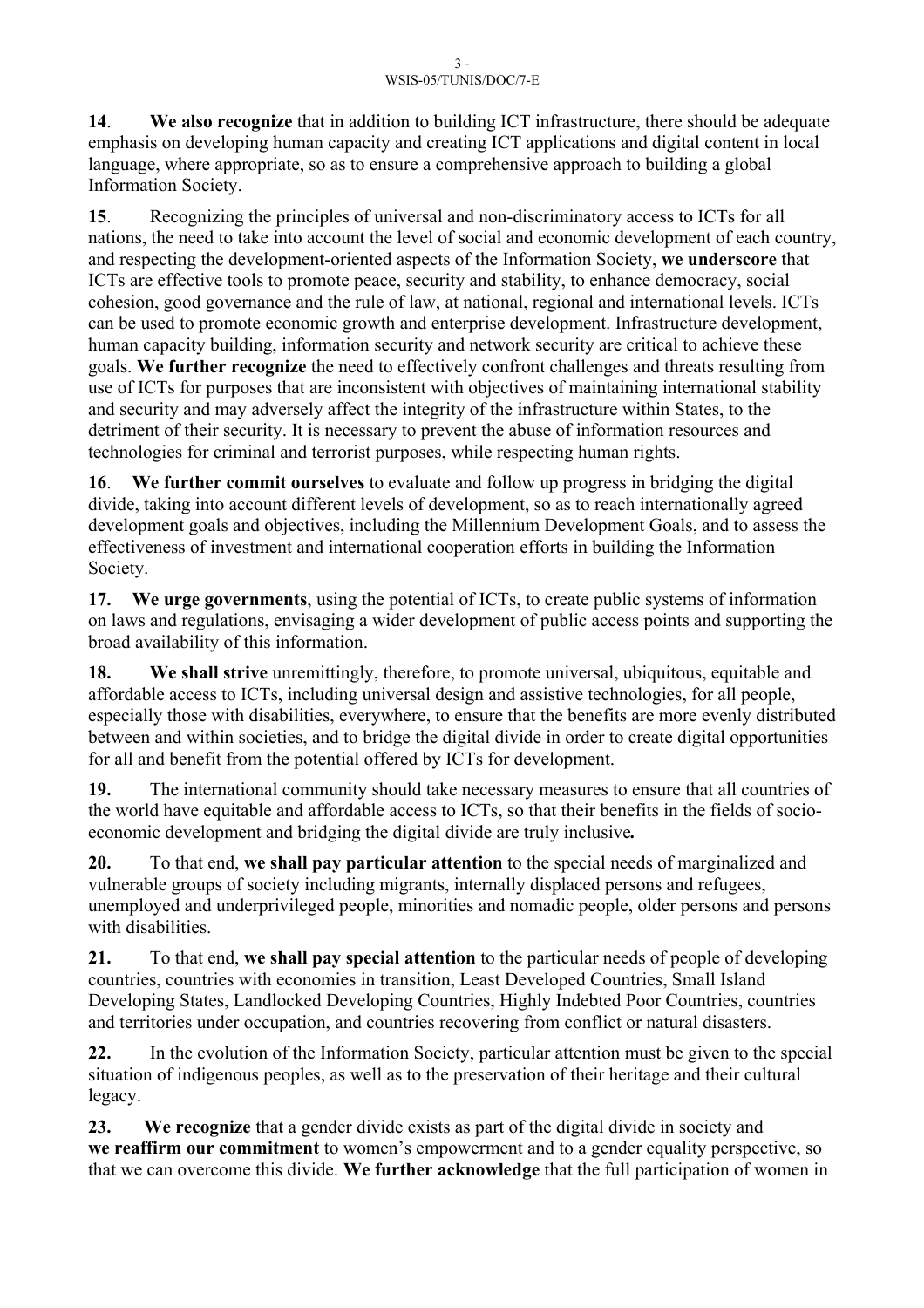the Information Society is necessary to ensure the inclusiveness and respect for human rights within the Information Society. **We encourage** all stakeholders to support women's participation in decision-making processes and to contribute to shaping all spheres of the Information Society at international, regional and national levels.

**24***.* **We recognize** the role of ICTs in the protection of children and in enhancing the development of children. **We will strengthen action** to protect children from abuse and defend their rights in the context of ICTs. In that context, **we emphasize** that the best interests of the child are a primary consideration.

**25. We reaffirm our commitment** to empowering young people as key contributors to building an inclusive Information Society. **We will actively engage** youth in innovative ICT-based development programmes and widen opportunities for youth to be involved in e-strategy processes.

**26**. **We recognize** the importance of creative content and applications to overcome the digital divide and to contribute to the achievement of the internationally agreed development goals and objectives, including the Millennium Development Goals.

**27. We recognize** that equitable and sustainable access to information requires the implementation of strategies for the long-term preservation of the digital information that is being created.

**28. We reaffirm our desire** to build ICT networks and develop applications, in partnership with the private sector, based on open or interoperable standards that are affordable and accessible to all, available anywhere and anytime, to anyone and on any device, leading to a ubiquitous network.

**29. Our conviction** is that governments, the private sector, civil society, the scientific and academic community, and users can utilize various technologies and licensing models, including those developed under proprietary schemes and those developed under open-source and free modalities, in accordance with their interests and with the need to have reliable services and implement effective programmes for their people. Taking into account the importance of proprietary software in the markets of the countries, **we reiterate** the need to encourage and foster collaborative development, interoperative platforms and free and open-source software, in ways that reflect the possibilities of different software models, notably for education, science and digital inclusion programmes.

**30***.* Recognizing that disaster mitigation can significantly support efforts to bring about sustainable development and help in poverty reduction, **we reaffirm our commitment** to leveraging ICT capabilities and potential through fostering and strengthening cooperation at the national, regional, and international levels.

**31**. **We commit ourselves** to work together towards the implementation of the Digital Solidarity Agenda, as agreed in paragraph 27 of the Geneva Plan of Action. The full and quick implementation of that agenda, observing good governance at all levels, requires in particular a timely, effective, comprehensive and durable solution to the debt problems of developing countries where appropriate, a universal, rule-based, open, non-discriminatory and equitable multilateral trading system, that can also stimulate development worldwide, benefiting countries at all stages of development, as well as, to seek and effectively implement concrete international approaches and mechanisms to increase international cooperation and assistance to bridge the digital divide.

**32**. **We further commit** ourselves to promote the inclusion of all peoples in the Information Society through the development and use of local and/or indigenous languages in ICTs. We will continue our efforts to protect and promote cultural diversity, as well as cultural identities, within the Information Society.